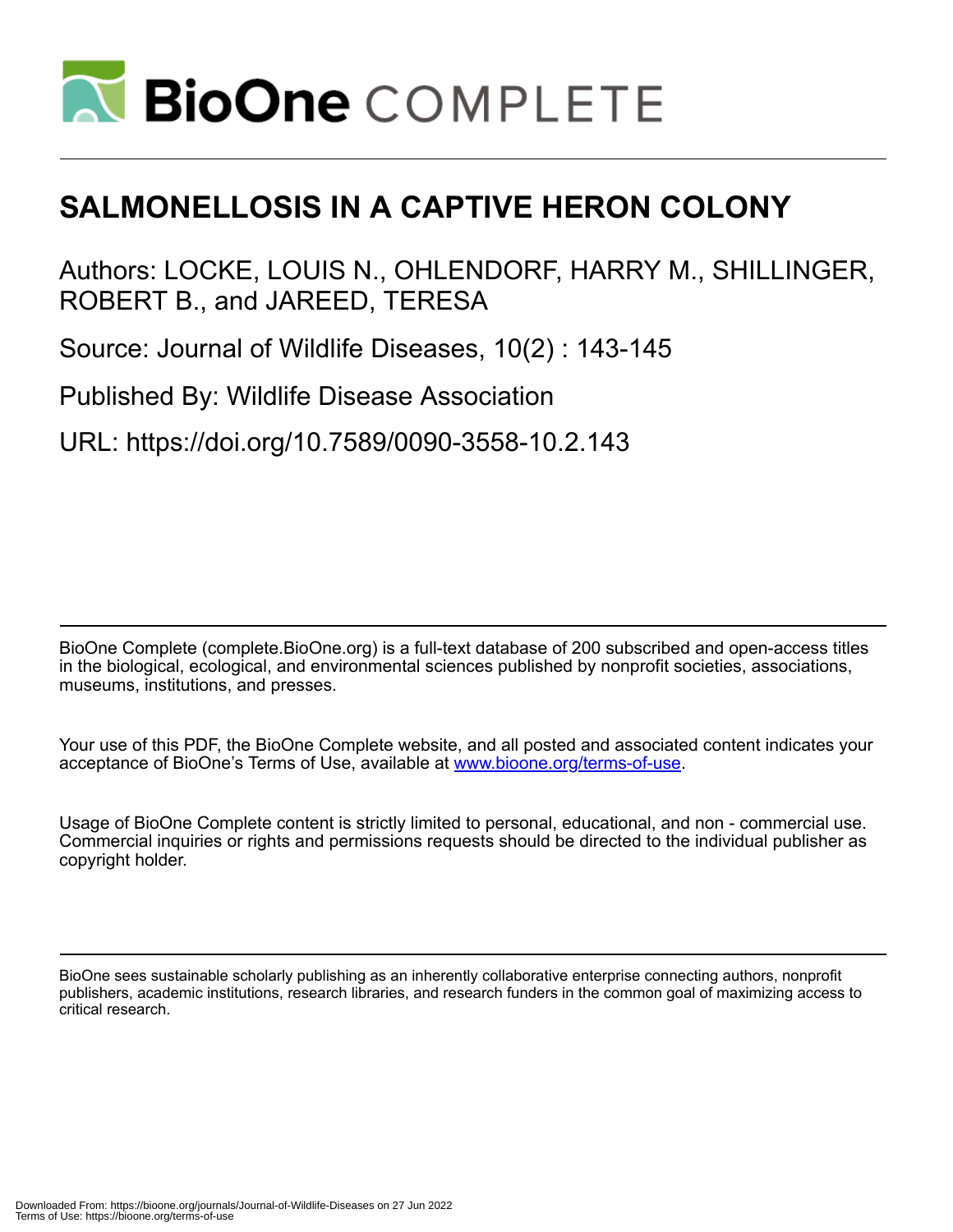# **SALMONELLOSIS IN A CAPTIVE HERON COLONY**

LOUIS N. LOCKE and HARRY M. OHLENDORF, U.S. Bureau of Sport Fisheries and Wildlife, Patuxent Wildlife Research Center, Laurel, Maryland, U.S.A. 20810

ROBERT B. SHILLINGER and TERESA JAREED, Maryland Board of Agriculture, Animal Health Laboratory, College Park, Maryland, U.S.A. 20742

*Abstract:* Salmonellosis caused by *Salmonella typ/limurium* was one of several factors responsible for losses among young herons being held at the Patuxent Wildlife Research Center. The infection was demonstrated in five black-crowned night herons *(Nycticorax nycticorax),* three common egrets *(Casinerodius a/bus),* two little blue herons *(Florida caerulea),* one cattle egret *(Bubulcus ibis),* one snowy egret *(Leucophoyx thu/a)* and one Louisiana heron *(Hydranassa tricolor).* The disease was characterized by emaciation, focal liver necrosis, and frequently by a caseo-necrotic enteritis.

The Patuxent Wildlife Research Center has undertaken the establishment of a captive breeding colony of herons for use in experimental studies to determine the effect of various environmental pollutants upon these birds. Young herons were captured in the wild or obtained from previously existing captive flocks at the Bronx Zoo and placed in holding pens at the Patuxent Center.

Within 2 weeks after capture and movement to the Patuxent Center, occa sional deaths began to occur and salmonellosis was found to be one of the causes.

### **MATERIALS AND METHODS**

Autopsies were performed on the dead birds and materials from organs or lesions were inoculated onto 5% sheep blood agar and incubated overnight at 37.5 C. Isolates were then streaked onto MacConkey's agar, eosin-methylene blue plates, Salmonella-Shigella plates, and brilliant green agar. Isolates were subsequently identified as *Salmonella typhimurium* by standard bacteriological techniques including the Spicer-Edwards serological techniques. Lesions were fixed in 10% formalin for histological study and sections were stained with either hematoxylin and eosin, Giemsa, Gram, or the Ziehl-Neelsen acid-fast stains.

## **FINDINGS**

The results of the necropsies and the occurrence of *Salmonella* are summarized in Table I.

#### **NECROPSY FINDINGS**

Nine of the 13 herons found to be infected with *Salmonella typhimurium* were emaciated; there was little or no fat, the pectoral muscles were atrophied and the sternal keel was prominent. Of the remaining four herons, one young black-crowned night heron received from the Bronz Zoo was killed by the pecking of its cagemates. Autopsy revealed internal lesions of steatitis and aspergillosis. *Salmonella typhimurium* was isolated from the heron's liver, but not from its heart blood. A common egret which was in good flesh and had moderately good fat deposits died from an acute hemorrhagic pneumonia and S. *typhimurium* was isolated from lungs and liver.

The livers of the infected herons were frequently enlarged from two to four times normal, often with a slightly greenish cast, and were studded with innumerable areas of focal necrosis, ranging in size from pinpoint to 2-3 mm in diameter. These foci were usually slightly sunken, yellowish to tan, and usually had ill-defined borders. Microscopically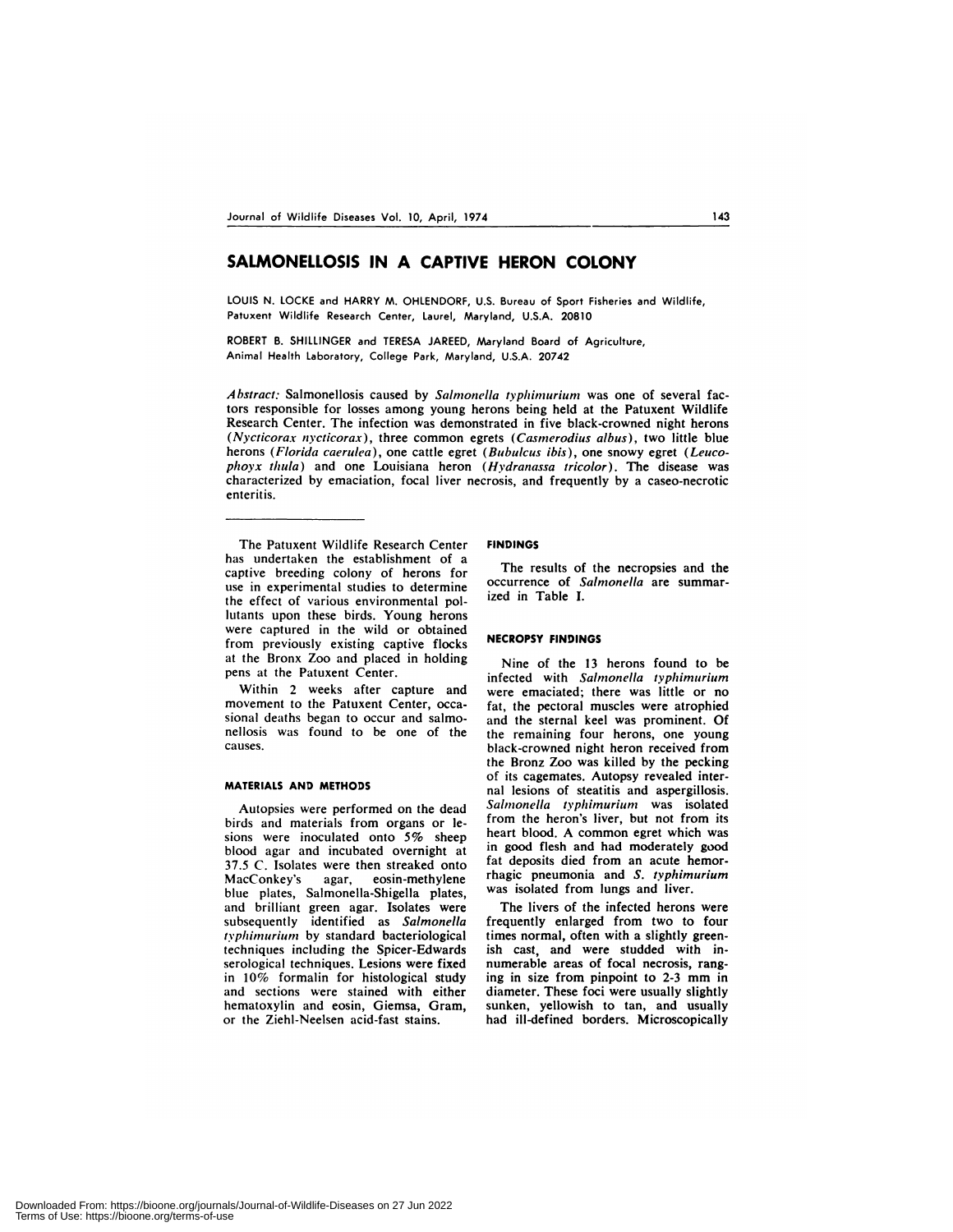|  | TABLE I. Salmonellosis in Captive Herons |  |  |
|--|------------------------------------------|--|--|
|  |                                          |  |  |

| Species     | Held | <b>Died</b> | Autopsied | Salmonella |
|-------------|------|-------------|-----------|------------|
| *LBH        |      |             |           |            |
| CaE         |      |             |           |            |
| CoE         |      |             | 4         |            |
| <b>SE</b>   |      |             |           |            |
| LaH         |      |             |           |            |
| <b>BCNH</b> | 62   | 21          | 21        |            |

\*LBH  $=$  little blue heron; CaE  $=$  cattle egret; CoE  $=$  common egret; SE  $=$  snowy egret; LaH  $=$  Louisiana heron; BCNH  $=$  black-crowned night heron.

these foci were composed of necrotic hepatic cells, acellular debris and scattered clumps of gram-negative bacteria. Liver cords were focally ruptured and there was some infiltration by lymphocytes and macrophages.

In two herons, a black-crowned night heron and one little blue heron, there were well-defined granulomata, up to 4 mm in size. Histologically these granulo mata closely resembled small tubercies with well-defined borders of epithelioid cells and a central caseo-necrotic mass. Gram-positive, non-acid-fast bacilli were present in the necrotic centers. No acidfast bacteria were found. The lesion closely resembled the hepatic granulo mata frequently reported from domestic turkeys, but attempts to isolate *Corynebacterium, Propionibacterium* or *Catena* bacterium were unsuccessful.<sup>1</sup>

No grossly visible liver lesions were present in two infected black-crowned night herons, one common egret or the one cattle egret. However, the spleen of the latter was enlarged and studded with necrotic foci.

A necrotic enteritis was grossly evident in three black-crowned night herons, one common egret, and both little blue herons. Microscopic necrotic enteritis was also found in another infected com mon egret, and in the Louisiana heron. The enteritis was characteristically caseo necrotic with the lumen frequently distended two to three times the normal diameter by a necrotic plug. In the less severely involved cases, there were focal caseo-necrotic changes within the intestinal crypts which were filled with masses of bacteria and necrotic debris. Often there was a localized pseudomembrane composed of necrotic tissue, bacteria, and acellular debris overlying such sites.

#### **BACTERIOLOGY**

The results of the bacteriological ex aminations for *Salmonella* are sum marized in Table **II. S.** *typhimnurium* was

| Species (Number) | Liver | Heart Blood | Intestine       |
|------------------|-------|-------------|-----------------|
| BCNH(5)          | 5/5a  | 2/3         | 0/1             |
| CoE(3)           | 3/3   | 2/2         | 1/1             |
| LBH $(2)$        | 2/2   | 1/1         | 2/2             |
| SE (1)           | 1/1   | 1/1         | ND <sub>b</sub> |
| CaE(1)           | 1/1   | 1/1         | ND.             |
| LaH $(1)$        | 1/1   | <b>ND</b>   | $(cloaca)$ 1/1  |

**TABLE II. Isolation of Salmonella by Organ/Tissue**

a Number positive/number examined

 $ND = Not done$